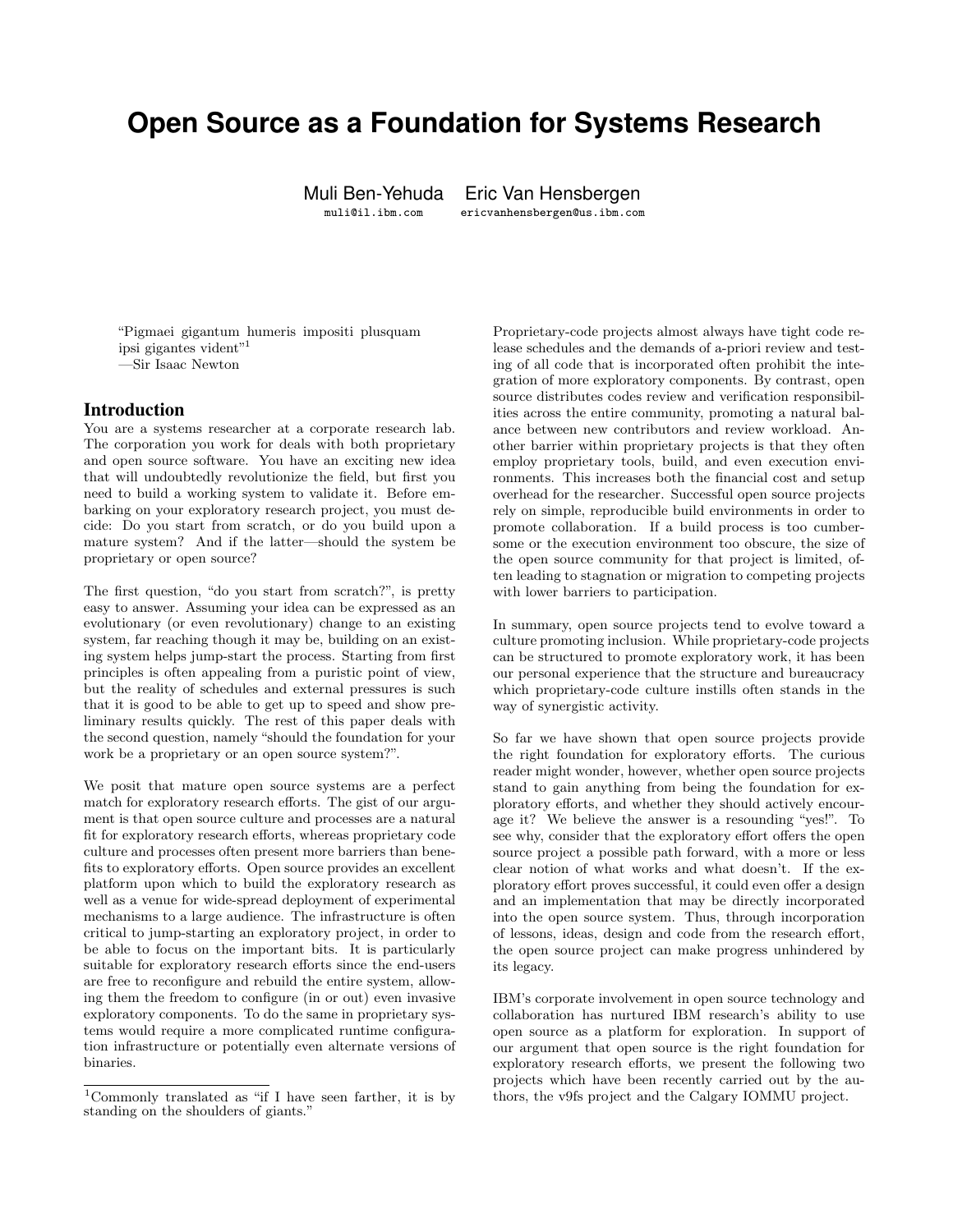## The v9fs Project

IBM's interest in the v9fs project [10] was originally motivated as a testbed for evaluating 9p [8, 16] as a unified lightweight mechanism for sharing resources and services between logical partitions in a virtualized environment. The client code was based on a previously abandoned effort by Los Alamos National Labs to add a 9p client to the 2.4 Linux kernel. In addition to the foundations for the client code, Linux versions of the 9p server applications were provided entirely from other open source projects from Vita Nuova [17] and MIT [5]. Use of existing open source projects as a base allowed for accelerated prototyping and evaluation of the concepts without extensive development effort.

After the Linux 2.6 client prototype was complete, the decision was made to try to get it merged into the mainline kernel. The process involved almost a complete line-for-line rewrite of the code to try and meet community coding style guidelines. The initial re-write was done as a spare time project over 5 months, and then another 6 months was spent between the time the initial patches were sent out (against version 2.6.11) and when the code was finally included (in kernel version 2.6.14). The Linux kernel community code review process discovered (and continues to discover) dozens of corner case error conditions and implementation bugs resulting in a more mature implementation than would have typically been present in a research prototype.

The presence of the 9p client within the mainline kernel renewed interest within the national labs, and the original authors of the 2.4 client picked up the 2.6.14 client and began integrating it into their cluster infrastructure [15]. Additionally, a community member was inspired to author a new Linux 9p server infrastructure which allowed easy construction of user-space file servers. This same infrastructure was later adopted by IBM as part of its Libra project [1, 9] allowing us to share more complicated resources and services between logical partitions. More recently, other enthusiasts have begun work on adding enhanced cache support, authentication, and other facilities. Additionally the v9fs code is being used as part of several projects and application infrastructures [14]. The native Linux 9p client also inspired a BSD client, a FUSE client, as well as a dozen language bindings including ones for Ruby, C, Python, Java, Caml, LISP, and TCL. IBM's involvement in the v9fs project created an ongoing relationship with LANL and Sandia National Labs leading to collaboration on several other mutually beneficial research activities [6, 11].

# The Calgary IOMMU project

An I/O Memory Management Unit ("IOMMU") creates one or more unique address spaces, which are then used to control how a DMA operation initiated by a device accesses memory. IOMMUs have long been used to address the disparity between the addressing capability of some devices and the addressing capability of the host processor. As the addressing capability of those devices was smaller than the addressing capability of the host processor, the devices could not access all of physical memory, and the IOMMU was used to map the limited device address space into the larger physical memory address space (e.g., from 32-bit to 64-bit).

IOMMUs with multiple distinct address spaces, commonly

referred to as "isolation-capable IOMMUs", can restrict a device such that the device can only access pre-assigned areas of physical memory. Without isolation, a device controlled by an untrusted entity (e.g., a virtual machine running on top of a hypervisor or a non-root user-level driver when running on bare-metal) could compromise the security or availability of the system by corrupting the machine's memory [3, 7, 13].

IBM, by virtue of having a common chipset in some of its PowerPC and x86 based servers, was the first x86 server vendor to build an x86 server with an isolation-capable IOMMU. The Calgary IOMMU project was initiated in order to understand the challenges inherent in adding operating system and hypervisor support for an isolation-capable IOMMU on the x86 platform. Considering the project goals, writing our own OS or hypervisor were too much of a stretch. Therefore, for all of the reasons presented in the introduction, we picked an open source OS (Linux) and hypervisor (Xen [2]) as a basis for our work.

The first stage of the project was to verify that the hardware worked and learn about the interaction between the operating system, the hypervisor and an isolation-capable IOMMU. This inherently exploratory stage was significantly helped by basing it on a mature OS, Linux, which on  $x86$ included some—albeit not all—of the necessary facilities [3] for isolation-capable IOMMU support.

Once we prototyped IOMMU support and everything more or less worked, we made a crucial decision: To submit the patches upstream to be included in the Linux kernel. Even though we had to take some time to get the patches up to the Linux kernel style and quality, having the prototype included in the Linux kernel had several benefits: First, it resulted in an immediate boost in quality (due to the "many eyeballs" effect [18]). Second, it gave interested customers immediate access to a useful feature (isolating mis-behaving adapters), and third, it exposed numerous shortcoming in the Linux kernel which were subsequently fixed by both the authors and the community. Last but not least, it also gave us a concrete implementation to base future design decisions on.

Next we moved on to adding isolation-capable IOMMU support to the Xen hypervisor. During the course of the Xen implementation, numerous bugs were discovered and fixed in Linux kernel Calgary IOMMU implementation. Those bugs which were also applicable to the Xen environment (e.g., bugs related to the hardware interface) were immediately propagated to the Xen code-base. Thus the exploratory effort benefited from the mature work without being hindered by it.

How did the mature system benefit from the exploratory effort in this case? We note that Linux has recently gained the ability to act as a hypervisor, via both the kernel-based *virtual machine (KVM)* project  $[12]$  and the *lguest* project [19]. Both will require in the near future a para-virtualized IOMMU interface. The exploratory effort done in the context of the Xen Calgary IOMMU implementation provides valuable lessons to guide the design and implementation of such an interface in Linux [4].